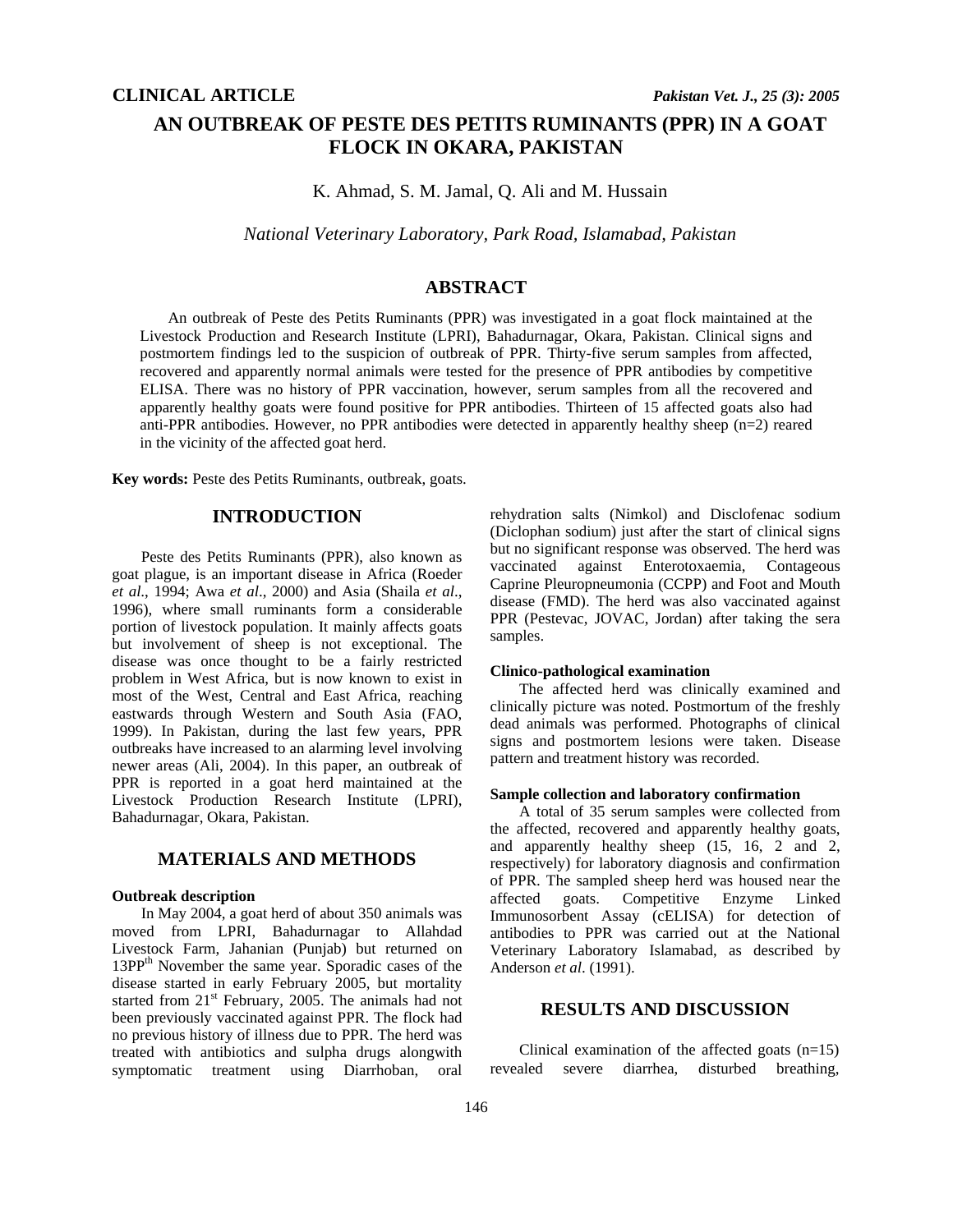mucopurulent discharge from eyes and nose (Fig. 1), caseous necrosis in mouth, fever and depression. The postmortem examination revealed dark red areas (congestion) in different lobes of lungs (Fig. 2) and in small and large intestines (Fig. 3). Clinical signs and post mortem findings led to the suspicion of outbreak of



**Fig.1: Mucopurulent discharge from eyes and nose in a goat affected with Peste des Petits Ruminants.** 



 **Fig. 2: Congestion in lungs in a goat affected with Peste des Petits Ruminants.** 

PPR. The mortality pattern recorded is shown in Table 1. The morbidity and mortality rates were higher in sucklers than in adult animals.

Serum samples from affected, recovered and apparently normal animals were tested for the presence of PPR antibodies using cELISA. Serum samples from all the recovered and apparently healthy goats were found positive for PPR antibodies. Thirteen of 15 affected goats also had anti-PPR antibodies. However, no PPR antibodies were detected in apparently healthy sheep  $(n=2)$  reared in the vicinity of the affected goat herd (Table 2). Previous history and results of cELISA confirmed the outbreak to be PPR. It is known that PPR primarily affects goats but sheep may also be affected



**Fig. 3: Congested lining of small intestine in a goat affected with Peste des Petits Ruminants.** 

 **Table1: Age-specific mortality pattern in Peste des Petits Ruminants affected goat herd** 

|                                             |                                   | <b>Mortality</b> |                                      |  |
|---------------------------------------------|-----------------------------------|------------------|--------------------------------------|--|
| Age group                                   | <b>Total</b><br>No. of<br>animals | February<br>2005 | <b>March</b><br>(up to<br>12-3-2005) |  |
| Adult                                       | 209                               | 5                | 10                                   |  |
| (over one year)<br>Young<br>(4 to 12 month) | 156                               | 10               | 10                                   |  |
| <b>Sucklers</b>                             | 25                                | 16               | 7                                    |  |
| $(1-3$ month)<br>Total                      | 390                               | 31               | 27                                   |  |

(Ali, 2004). In this study, serum samples from only 2 sheep grazing along with goats were tested and found negative for the presence of PPR antibodies. However, further investigations are needed in this regard.

The clinical signs of PPR closely resemble with those of rinderpest in large ruminants making differential diagnosis difficult. However, clinical examination and postmortem lesions were quite

| Table 2: Results of samples tested for Peste |
|----------------------------------------------|
| des Petits ruminants antibodies by           |
| competitive ELISA                            |

|                           | Serum samples |                 |                         |  |
|---------------------------|---------------|-----------------|-------------------------|--|
| <b>Sampled</b><br>animals | <b>Tested</b> | <b>Positive</b> | ΡI<br>values<br>(range) |  |
| Affected goats            | 15            | 13              | 57-85                   |  |
| Recovered goats           | 16            | 16              | 61-88                   |  |
| Apparently                | 02            | 02              | 76-87                   |  |
| healthy goats             |               |                 |                         |  |
| Apparently                | በ2            | იი              | 0-3                     |  |
| healthy sheep             |               |                 |                         |  |